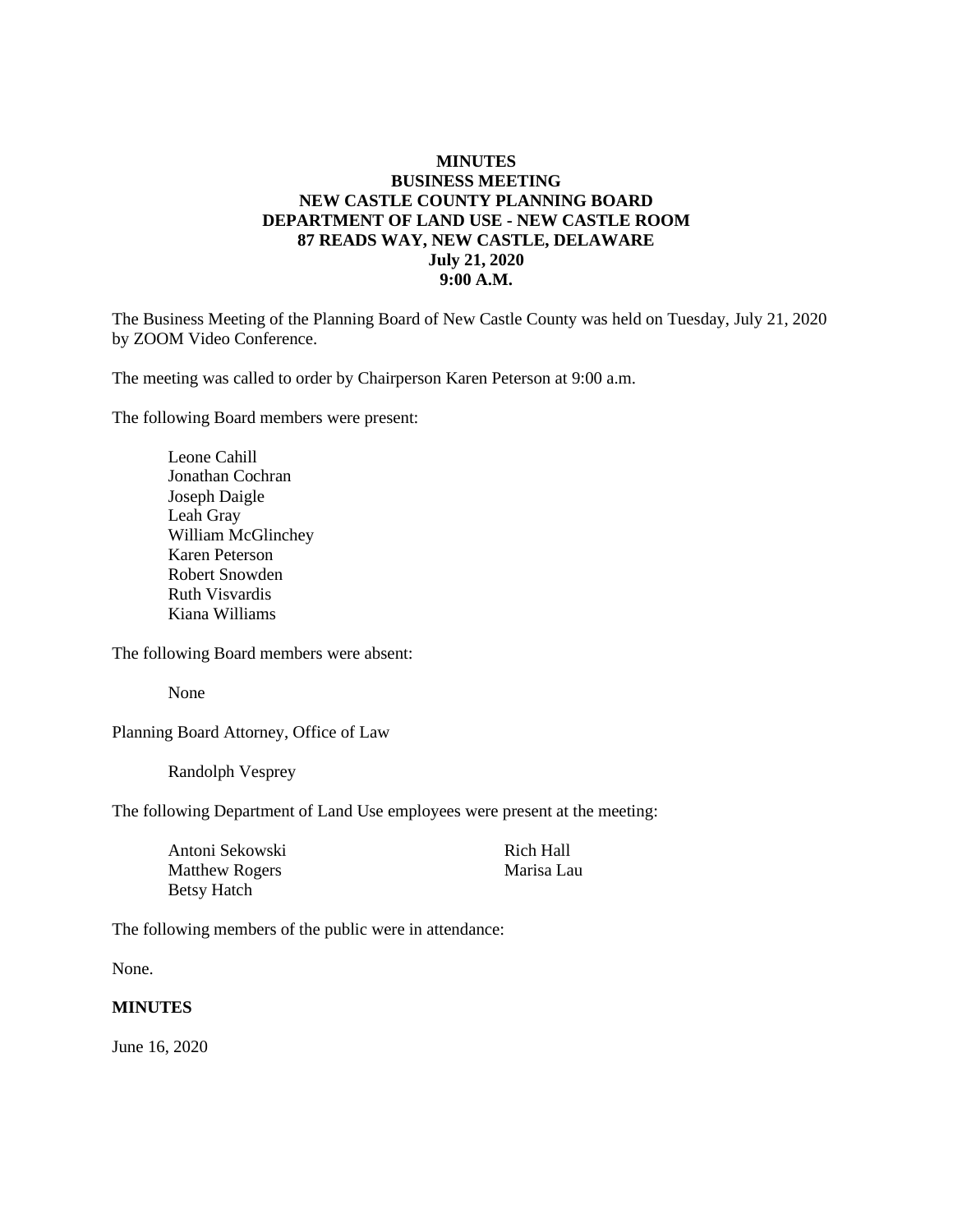#### **DEFERRALS**

**App. 2020-0004-T.** Text amendment to amend Chapter 40, Article 3 ("Use Regulations") and Article 33 ("Definitions") regarding Industrial Uses. **Ord. 20-008 is a text amendment to amend Article 3 and Article 33 of the Unified Development Code regarding Industrial Uses.**

#### **BUSINESS**

**App. 2020-0300-T.** Text amendment to amend Chapter 40, Article 3 ("Use Regulations") regarding outdoor sales and services. **Ord. 20-070 is a text amendment to amend Article 3 of the Unified Development Code regarding outdoor sales and services.**

The Department of Land Use has considered the Standards for Text Amendment in Section 40.31.420 of the New Castle County Code and comments received from other agencies and the public. Based on this analysis, the Department recommends **CONDITIONAL APPROVAL** of Ordinance No. 20-070 with the condition that County Council consider extending the permit duration to 120 days.

At a public meeting held on July 21, 2020, the Planning Board considered the Department of Land Use recommendation. On a motion by Ms. Gray, seconded by Ms. Visvardis, the Planning Board voted to recommend **CONDITIONAL APPROVAL** of Ordinance No. 20-070 by a **VOTE of 8-0-0-1** (YES:, Cahill, Cochran, Gray, McGlinchey, Peterson, Snowden, Visvardis and Williams. NO: none; ABSTAIN: none; ABSENT: Daigle,) with the condition that County Council consider extending the permit duration to 120 days.

**App. 2020-0160-T.** Text amendment to amend Chapter 40, Article 15 ("Historic Resources") to improve the protection of historic resources and properties designated for preservation as part of a record plan. **Ord. 20-015 is a text amendment to amend Article 15 of the Unified Development Code regarding the protection of historic resources and properties designated for preservation as part of a record plan.** 

The Department of Land Use has considered the Standards for Text Amendment in Section 40.31.420 of the New Castle County Code and comments received from other agencies and the public. Based on this analysis, the Department recommends **DENIAL** of Ordinance 20-015. The Department has spoken with the sponsor and he has indicated an interest in supporting 20- 071, realizing it includes the same goals as 20-015.

At its business meeting held July 21, 2020 the Planning Board considered the recommendation offered by the Department of Land Use. On a motion made by Mr. Snowden and seconded by Ms. Visvardis, the Board voted to recommend **DENIAL** of Ordinance 20-015. The motion was adopted by a **VOTE of 9-0-0-0** (Yes: Cahill, Cochran, Daigle, Gray, McGlinchey, Snowden, Visvardis, Peterson, Williams; No: None; Abstain: None; Absent: None).

**App. 2020-0247-T.** Text amendment to amend Chapter 40, Article 3 ("Use Regulations"), Section 40.03.410 ("Accessory Uses, Residential") regarding neighborhood book exchange boxes. **Ord. 20-038 is a text amendment to amend Article 3, Section 40.03.410 of the Unified Development Code regarding neighborhood book exchange boxes.**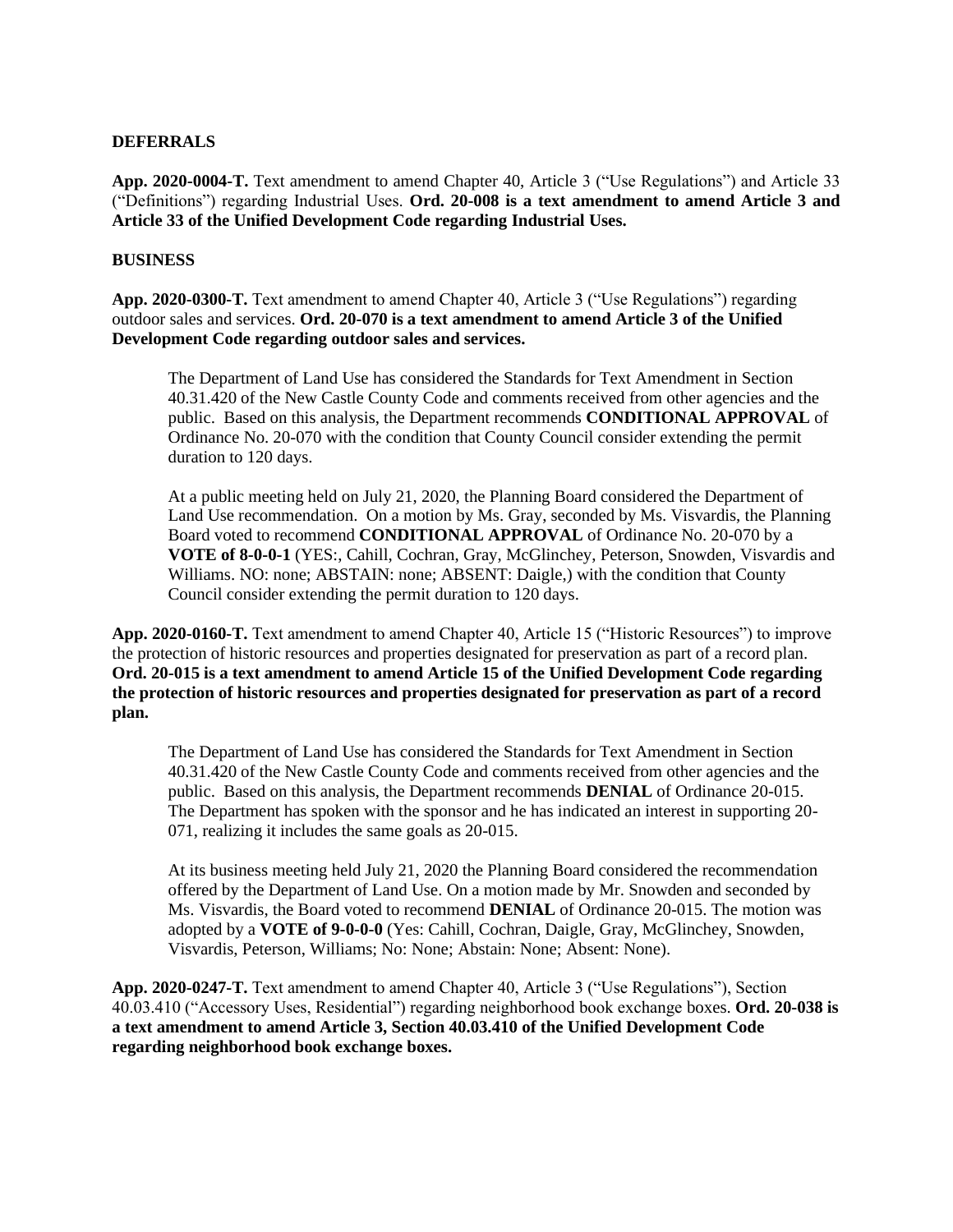The Department has considered the *Standards for Text Amendment* in Section 40.31.420 of the *New Castle County Code* and comments received from the public and other agencies. Based on this analysis, the Department recommends **APPROVAL** of Ordinance 20-038.

At its business meeting held July 21, 2020 the Planning Board considered the recommendation offered by the Department of Land Use. On a motion by Mr. Snowden, and seconded by Mr. McGlinchey, the Board voted to recommend **APPROVAL** of Ordinance 20-038. The motion was adopted by a **VOTE of 9-0-0-0** (Yes: Cahill-Krout, Cochran, Daigle, Gray, McGlinchey, Snowden, Visvardis, Williams, Peterson; No: none; Abstain: none; Absent: None).

### **REPORT OF COMMITTEES**

None.

# **REPORT OF GENERAL MANAGER –** NCC@2050 Comprehensive Planning initiatives

Richard Hall, General Manager of the Department, described recent initiatives related to the Comprehensive Plan update. Following the launch, the Department is using its website, social media, and email blasts to get the word out about the Plan update and coming up with creative ways to engage people in the process. There will be many opportunities for public engagement, including an online survey available at NCC2050.NewCastleDE.gov and the stakeholder challenge. He described the stakeholder challenge in more detail including how to complete the group response by the end of September. Approximately four topic-based workshops will occur this fall, and a synthesis of public comments received will be shared at a forum in November. Mr. Hall also mentioned the Youth Planning Board, a new program to involve youth in planning issues. Young people as a group are often under-engaged in these processes despite having the most at stake in long-term planning efforts.

Karen Peterson, Board Chair, asked if individuals could respond to the challenge and suggested that members email her if they would like to submit a response together as a Board. Regarding applications for the Youth Planning Board, she added that she had been very impressed when reviewing the applications with how engaged many young people were in their communities. She commended the County for reaching out to young people as part of this update to the Comprehensive Plan.

Bill McGlinchey, Board Member, suggested that the Department may want to find a way to engage those applicants who were not selected for the program as part of the comprehensive planning process as well.

#### **REPORT OF CHAIRPERSON**

None.

# **OTHER BOARD MEMBER COMMENTS**

None.

# **COMMENTS FROM THE PUBLIC**

None.

#### **OTHER BUSINESS**

None.